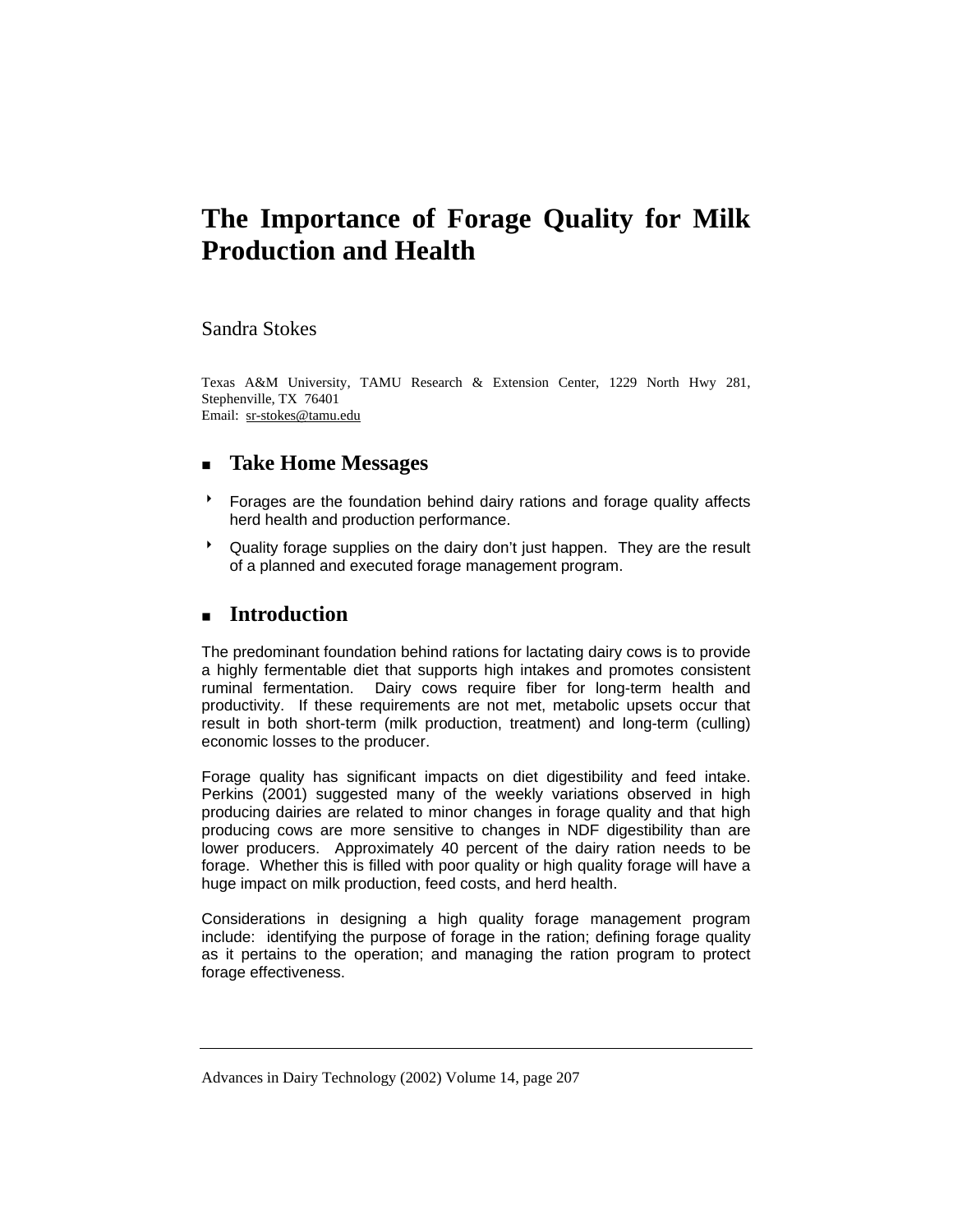# **Developing a Forage Quality Program**

### **Defining the Purpose of Forage in the Ration**

The purpose of forage in the diet may differ, depending on the type of dairy system. Grazing operations optimize milk production from grass production; however, confined operations tend to focus on maximizing milk production. With respect to this paper, the focus will be on the confined animal operation.

Formulating diets to contain adequate energy for high milk production often requires high levels of rapidly digestible carbohydrate. Lactation diets often have limited space for fiber and must be closely managed to avoid creating adverse health situations. These often occur from the combined effects of intakes in transition, early lactation, hospital cows, or during periods of environmental stress, and the increased risk of health problems (acidosis, displaced abomasum).

Increase in level of processed forages and by-products in the diet, may alter the physical nature of the fiber. Small particle size may reduce rumination and saliva flow. The effects of inadequate fiber in lactation rations can be noticed through erratic feed intake, decreased milk yield, lowered milk fat production, and increased health problems (laminitis, ketosis, displaced abomasums). The importance of adequate fiber in the ration to maintain rumen health is typically recognized by the dairy producer. Subacute acidosis can cause significant losses to the dairy producer (lowered production, health problems, higher culling rates) and effects may be long-term. Laminitis is acknowledged as the primary contributor to lameness in dairy cattle and can cost the dairy producer as much as \$144 per cow per year based on an incidence rate of 30%. The economic impact of lameness is due to decreased milk yield, discarded milk due to treatment, delayed reproduction, increased involuntary culling, and additional management time. The incidence of laminitis in the United States confinement operations is thought to average 35% and while, the causes of laminitis are several, lactic acidosis appears the primary culprit (Shearer, 1996 and personal communication).

With the health implications of forage requirements in mind, consider the economic purpose of forage in the dairy ration. Table 1 compares prices of ingredients (Stephenville, TX; December, 2001) by nutrient. Looking at ingredients this way helps to identify their position in the diet. Why do we feed forage…for protein? Probably not, as soybean meal is much more economical per kilogram of protein supplied. Along those same lines, it is clear we are not feeding it for energy either as corn is a much more economical source of energy in the diet. Specifically, forage's position is to supply fiber. While there is a basic requirement for forage in the diet to maintain healthy rumen function, forages can also deliver other nutrients as well. This is what drives the need for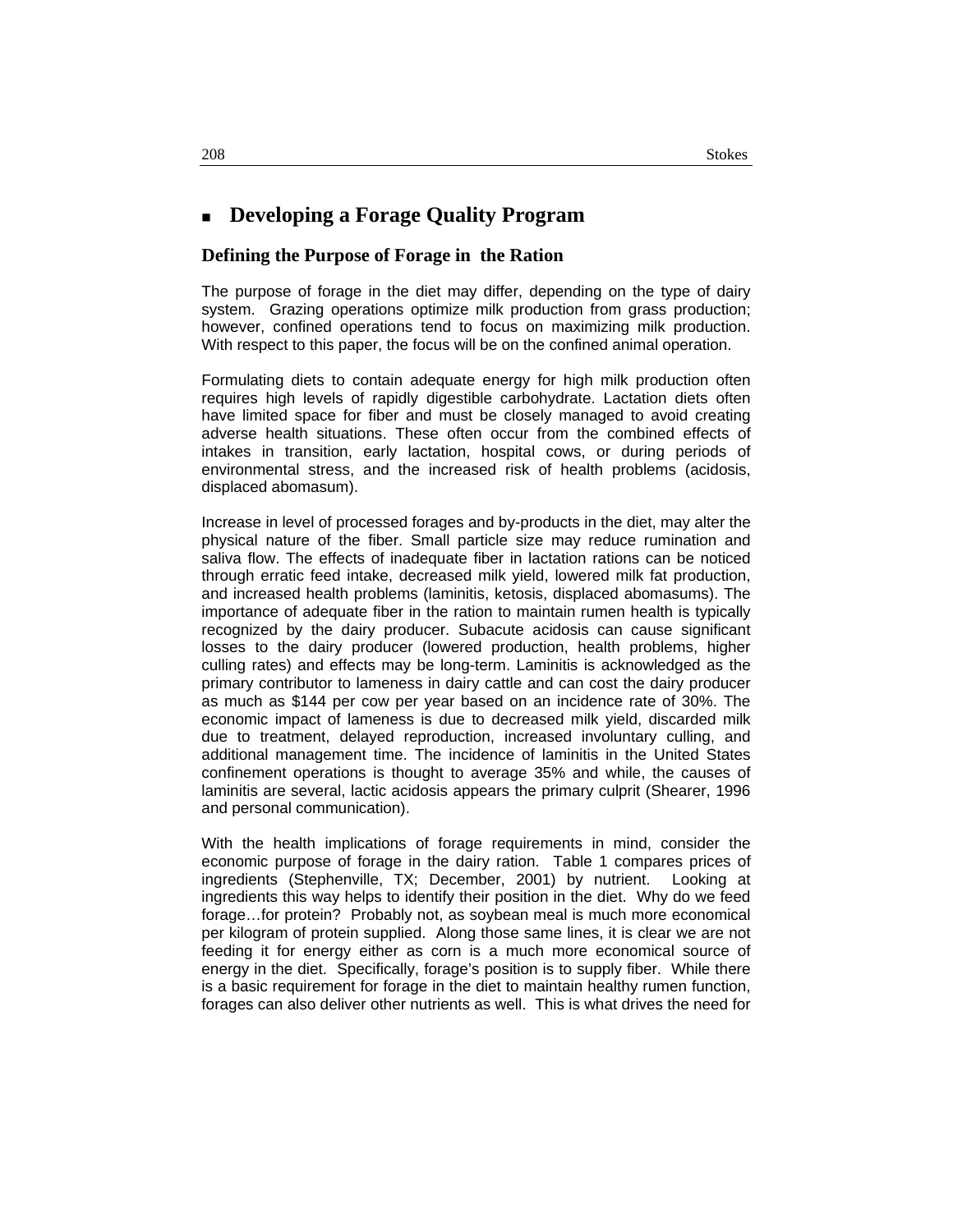forage quality in dairy rations. Forages differ significantly in their ability to deliver nutrients. Whether purchased or grown, there needs to be a forage quality plan on every dairy to support profitable milk production levels. Rule of thumb: it costs as much to transport and store poor forage as it does good forage.

|                                | Cost per<br>ton | Cost per<br>pound protein | Cost per<br>Mcal NEI | Cost per pound<br>of NDF |
|--------------------------------|-----------------|---------------------------|----------------------|--------------------------|
| Alfalfa hay,<br>Good           | \$184.00        | \$0.5110                  | \$0.1509             | \$0.0022                 |
| Alfalfa hay,<br><b>Premium</b> | 200.00          | \$0.4347                  | \$0.1470             | \$0.0026                 |
| Corn                           | 155.20          | \$0.7760                  | \$0.0862             | \$0.0086                 |
| <b>Cottonseed</b>              | 188.00          | \$0.4086                  | \$0.0931             | \$0.0021                 |
| Soybean<br>meal, 44%           | 250.24          | \$0.2550                  | \$0.1422             | \$0.0083                 |

# Table 1. Ingredient and nutrient prices<sup>a</sup> of common feedstuffs.

<sup>a</sup> Prices listed in Canadian dollars; based on delivery to Fort Worth, Texas.

## **Defining Forage Quality and Assessing It in the Field.**

An accurate evaluation of forage quality should consider a number of factors, and include both visual and chemical evaluation. While visual evaluation does not adequately evaluate forage maturity at harvest, chemical analysis may not accurately assess weed or mold content. Table 2 gives several expressions of forage quality, based on nutrient analysis.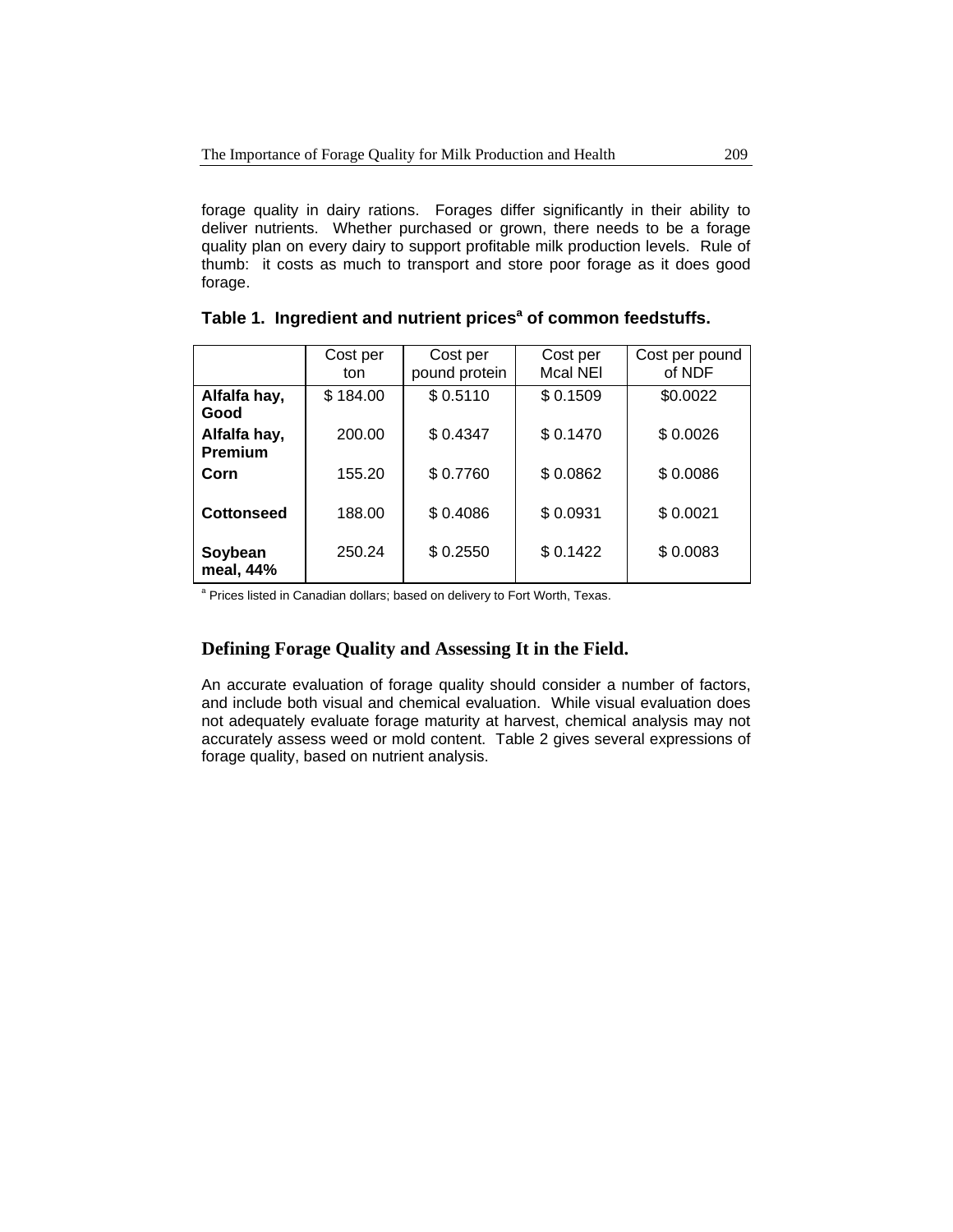|              | <b>By Analysis</b> |            |            | By Calculation |            |            |
|--------------|--------------------|------------|------------|----------------|------------|------------|
|              | <b>CP</b>          | <b>ADF</b> | <b>NDF</b> | <b>TDN</b>     | <b>DDM</b> | <b>RFV</b> |
|              |                    |            |            |                |            |            |
| <b>Prime</b> | >19                | $31$       | <40        | 60             | >65        | $<$ 151    |
| 1            | $17 - 19$          | $31 - 35$  | 40-46      | 59-56          | 62-65      | 151-125    |
| $\mathbf 2$  | 14-16              | 36-40      | 47-53      | 55-52          | 58-61      | 124-103    |
| 3            | $11 - 13$          | $41 - 42$  | 54-60      | 52-51          | 56-57      | 102-87     |
| 4            | $8 - 10$           | 43-45      | 61-65      | 50-49          | 53-55      | 86-75      |
| 5            | -8                 | >45        | >65        | 48             | $53$       | < 75       |

**Table 2. Expressions of Forage Quality** 

Excerpted from Coppock, 1997.

Forages can differ significantly in protein, fiber, and mineral content. Within the fiber portion, there are several components including hemicellulose, cellulose, and lignin. Research over the last decade has broadened our understanding of these components and their effects in the diets. Of the fiber fractions, cellulose is the major fiber fraction digested by the animal. However, lignin can bind the cellulose fraction thus lowering potential forage digestibility. This is a concern with southern-grown forages, as high temperatures during the growing season increases plant lignification. The higher the concentration of lignin, the less digestible the fiber will be. For example, compare two forages having similar ADF contents (30%). Forage A analyzes to be 25% cellulose and 5% lignin; while forage B is only 20% cellulose, but 10% lignin. Forage A, containing the lower percentage of lignin, is more digestible and can support greater milk production. Looking at the effects of NDF digestibility, grasses have higher total NDF digestibilities than legumes but are not preferred for milk production as they digest and move through the gut more slowly. Slower digestion and passage rates limit intake, and thus lower total nutrient intake and digestibility.

There are two methods used to analyze forage samples in a laboratory. These include the traditional wet-chemistry analysis and the newer, near-infrared reflectance spectroscopy (NIRS) analysis. Wet-chemistry analysis, based upon well-established chemical principles, uses chemicals and drying agents to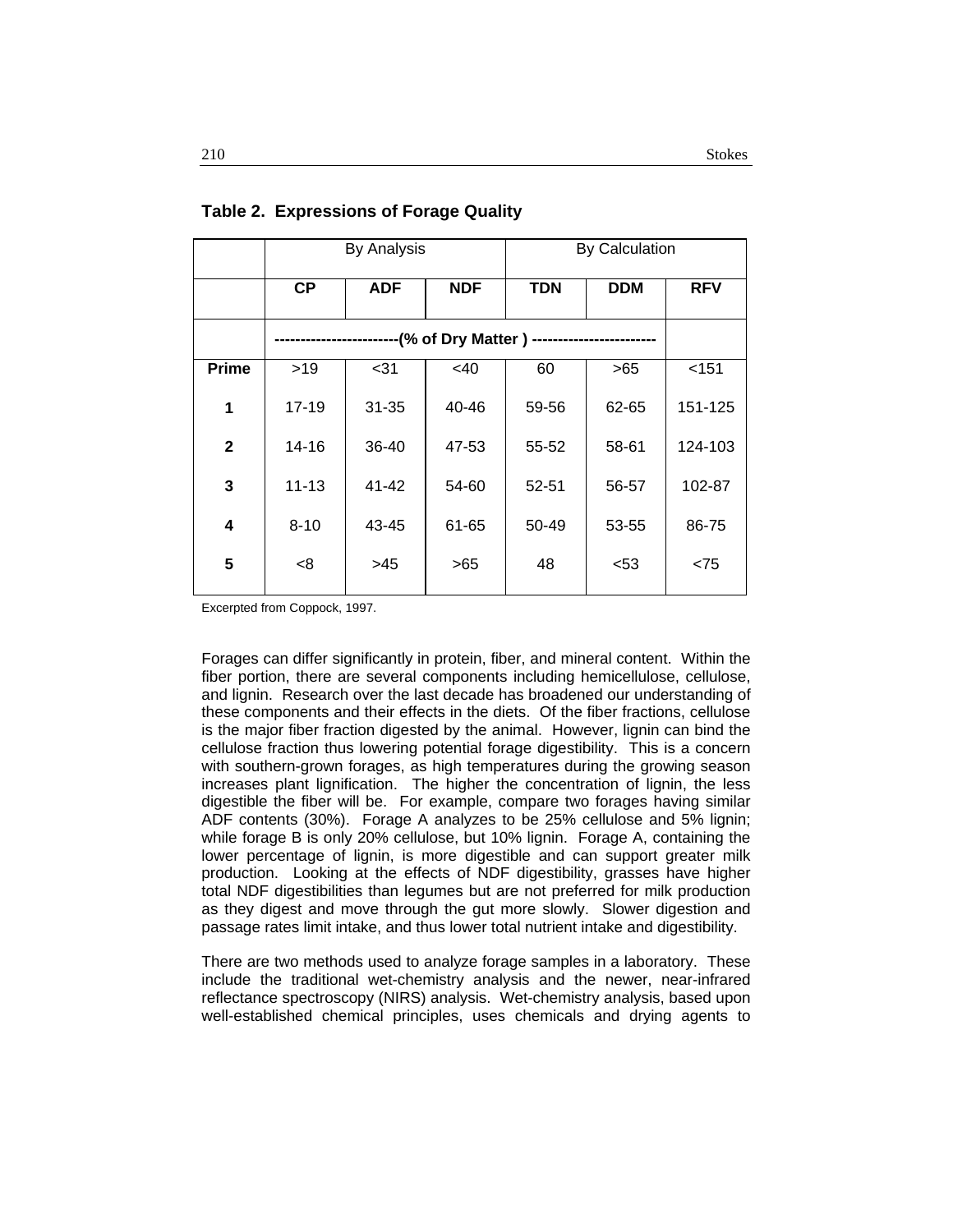determine the components of forage. Near-infrared reflectance spectroscopy analysis is a modern computerized method of forage analysis using nearinfrared light to determine forage quality. Although NIRS analysis is faster and less costly, there is debate on the complete accuracy and interpretation of the analysis, particularly if a sample contains a mixture of forage species or if the machines are not calibrated with the same species from the same area.

While each component analyzed is used directly in the formulation of dairy rations, comparing forages for quality assessment can be confusing. Several expressions are used in the field to characterize forage quality and commonly these are estimates of forage energy. While measuring energy content of feedstuffs requires sophisticated animal metabolism trials, it has been found that the energy content generally is inversely related to the fiber content. Therefore, many of these expressions predict the energy value of forage based on chemical fiber analysis. Common expressions include Total Digestible Nutrients (TDN), Net Energy for Lactation (NE<sub>1</sub>), Digestible Dry Matter (DDM), Dry Matter Intake (DMI), Relative Feed Value (RFV) and Total Forage Index (TFI).

*Total Digestible Nutrients* is a cumulative value of digestible protein, crude fiber, nitrogen free extract, and fat. The latest edition of the NRC (2001) has made substantial changes to this expression of feed energy, in that values are calculated from actual chemical composition data rather than being experimentally determined. For a more complete review of the current energy equations used in the NRC, readers are referred to Weiss (2001).

*Net Energy* is a more accurate measure of energy than TDN. It is expressed as megacalories (Mcal) per 100 pounds of feed dry matter. Recent changes in this system include calculating values based on actual intake and the digestibility of the entire diet (NRC, 2001).

*Digestible Dry Matter* stems from the National Alfalfa Hay Quality Committee's equation for prediction based on ADF. The formula is based on ADF analysis and is calculated as follows: DDM,  $% = 88.9 - (0.779 \text{ X ADF}%).$ 

*Dry Matter Intake* is most clearly related to the NDF fraction. The amount of dry matter consumed by the animal is influenced by both rate of digestion and rate of passage through the gut. Research from the University of Wisconsin indicates the maximum forage intake in alfalfa-based dairy rations occurs when NDF is 1.2 pounds per 100 pounds of body weight. Using this factor, the formula is as follows: Forage DMI (% of body weight) = 120 / Forage NDF (% of DM).

*Relative Feed Value* is an index (no units attached to values) that combines digestibility and intake potential into one number. While this value is not used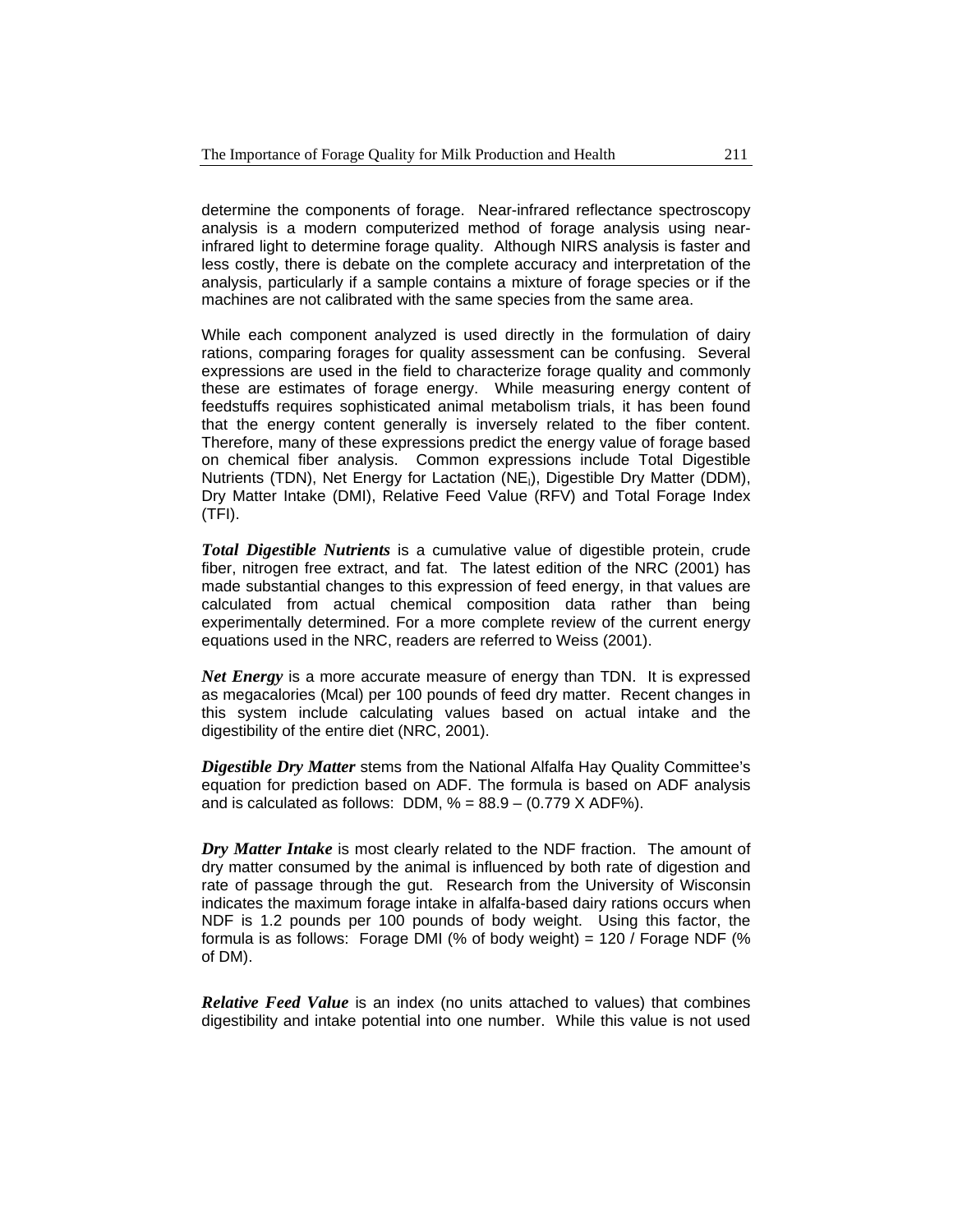in ration balancing, the intent was to have one number for a quick, easy, and effective method of evaluating feeding value. Digestibility and potential intake values are determined from ADF and NDF analysis. Forages are ranked relative to full bloom alfalfa (RFV = 100). For example, forage with a RFV of 120 contains 20% more energy potential than mature alfalfa. Values for grasses need to be used with caution, as a high RFV does not always equate to high levels of milk production. The calculation of RFV is:  $RFV = (DDM x$ DMI) / 1.29.

*Total Forage Index* is an index built on RFV but adds a protein value and a physical value (Hutjens, 1996). These additions bring a more complete picture of the nutritive value of the forage.

### **Special-Needs Forages: The Dry Cows.**

When planning forage programs, it is important to consider dry cow forage as well. Research advances in dry cow nutrition have clearly demonstrated the value of lowering the potassium intake in cows' pre-partum (Goff, 1999). Reducing ration potassium can present a problem, as most of the potassium in dry cow rations is supplied from the forage portion. All plants require a certain amount of potassium to obtain maximal growth. However, in the presence of high soil potassium, alfalfa and other legumes (and at least some grasses) are known to accumulate potassium within their tissues to concentrations that are well above that required for optimal plant growth. Optimal growth of alfalfa occurs when the plant potassium concentration is between 1.7 and 2.0 percent. Wet chemistry reports seen in the field suggest much commercially grown alfalfa often contains much higher levels. Lanyon (1980) reported that alfalfa samples submitted by Pennsylvania producers' averaged 3.1 percent potassium, with a high of 4.05 percent potassium in one sample. While many growers fertilize alfalfa heavily with potassium to decrease the risk of winterkill, it is unlikely that increasing plant potassium beyond 2.5 percent yields any benefit.

Over-fertilization with potassium results in luxury consumption by the crop and can be detrimental to the health of the periparturient dairy cow. Corn silage tends to analyze between 1.0 and 1.5 percent potassium. It is difficult to find any other forage this low in potassium. Cool season grasses such as Bluegrass, Orchardgrass, and Bromegrass tested lower in potassium than alfalfa did 20 years ago. Since that time, there has been a tremendous increase in the number of cows on each farm and this has not always been accompanied by an increase in the amount of land available for spreading manure. As a result, hayfields that were not fertilized in the past are now being used extensively for manure application fields. Cool season grasses have a fibrous root system that makes them very efficient in utilizing soil potassium. Research has demonstrated that timothy accumulates potassium to a lesser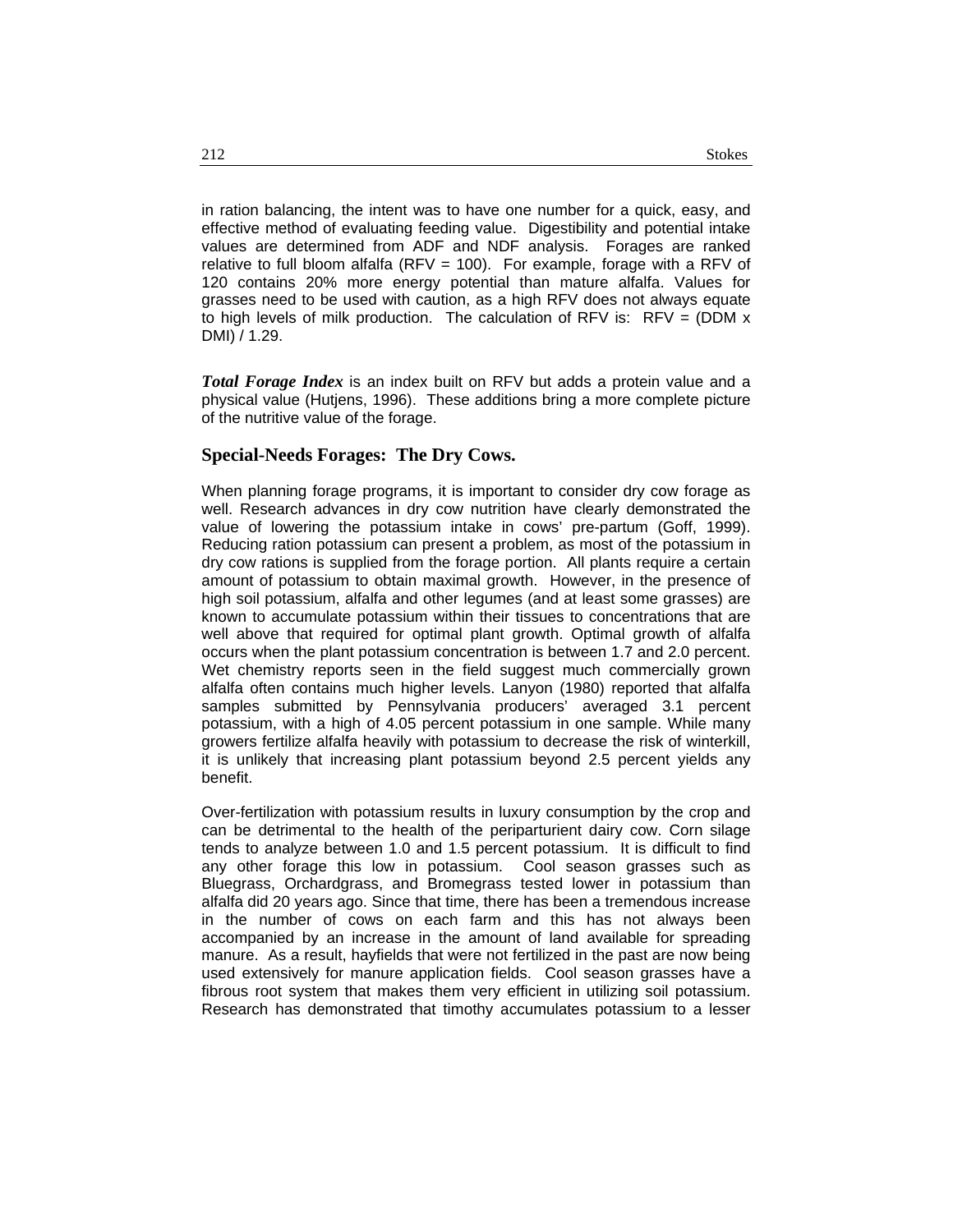extent than other grasses and the second cutting of grass hays generally contain less potassium than the first cuttings (Thomas, 1996).

### **Importance of Forage Sampling.**

Whether growing or buying forage, nutrient analysis is important for accurate and cost-effective supplementation. A ration having a high inclusion of corn silage will be supplemented quite differently than a ration based predominantly on alfalfa. Most analyses (CP, ADF, NDF) use a 1-gram sample. Considering this size of sample against what is represented (silage pit, truckload of hay, etc.), most producers will quickly grasp the significance of accurate forage sampling. Sampling is often the largest source of error in an analysis. In general, the more cores taken throughout a stack or bunk face incorporated into the final sample, the more accurate representation of the entire lot. General recommendations for sampling procedures in common sites on the dairy are listed below.

*Upright Silos.* Fill a feed cart and take 10 to 15 grab samples. Combine samples in a large tub and blend well. Subsample from several spots in the tub for the final sample. Place the sample in a plastic bag and remove as much air as possible. Seal the bag tightly and freeze. Some double-bag their silage samples for better storage.

*Bunker Silos.* Mentally divide the face in thirds and then in half. Sample from each section, blend and take final sample. A corer may be used to facilitate sampling more accurately by getting 8 to 12 inches into the face. Sample storage in the plastic bag is the same as in upright silos.

*Hay.*Divide the barn or stack into sections that can be tracked for ration balancing. This is especially important if different deliveries are stored together. The use of a forage sample probe is recommended to physically reduce the bulkiness of the sample and to allow for increased sampling representation. Decide on a routine and follow it: some use every other bale (large bales) or every 10 bales (smaller bales). Following a set routine helps eliminate the tendency to select only better bales and increases accuracy of analysis. Again, place the sample in a plastic bag and seal well.

A second, but possibly equally, important consideration to the procedure used by the producer is the procedure used by the laboratory to subsample the sample submitted for analysis. Whenever possible, the entire sample should be ground for analysis. When not possible, strict protocols for reducing sample size should be observed.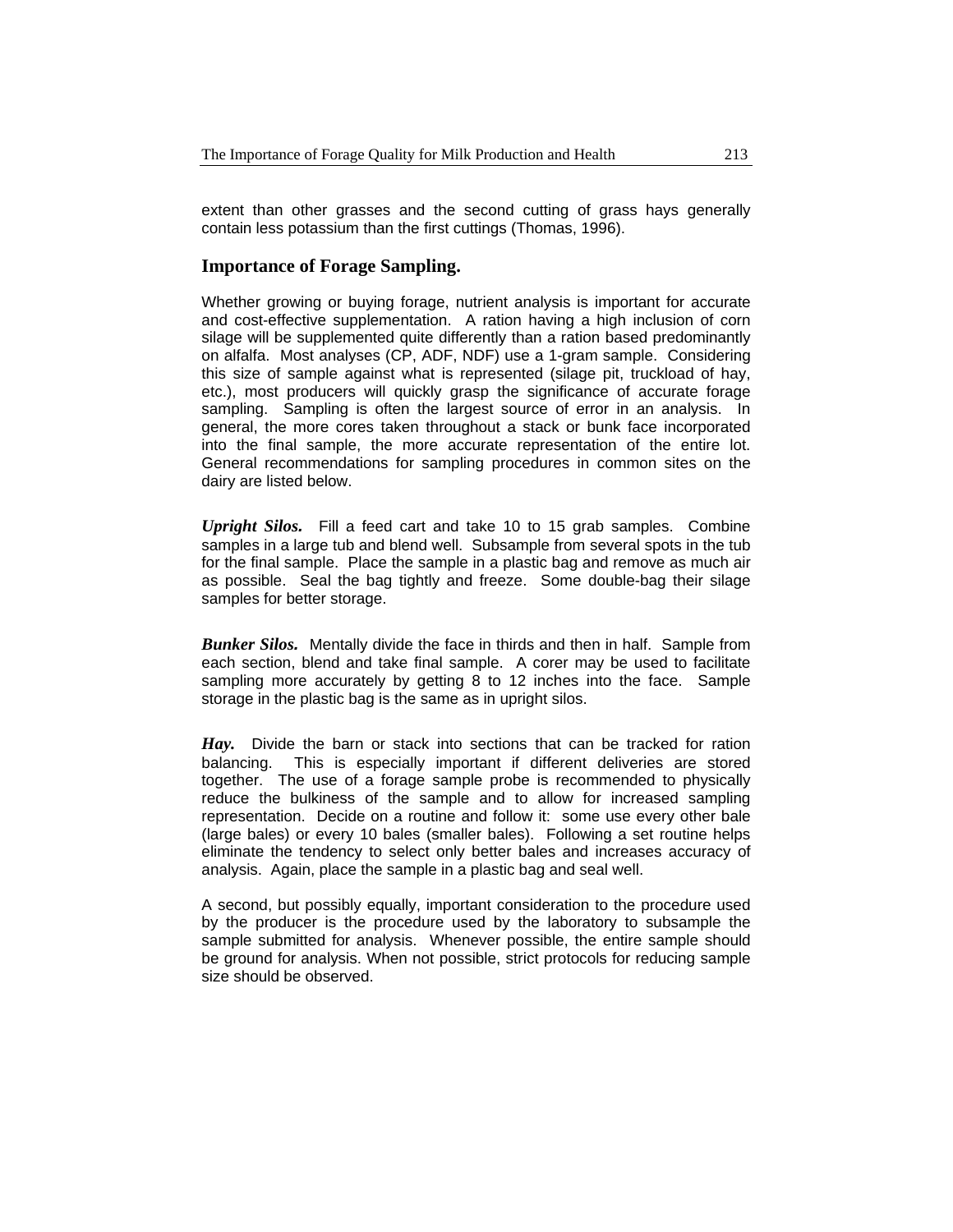### **Managing Forage Effectiveness in The Ration.**

Physical limitations may be caused by rumen distension with high forage diets. With the advent of mixer wagons that can handle large amounts of forage, many of today's lactation rations have limited, if any, long-stem hay fed outside the total mixed ration (TMR). Additionally, much of the fiber fraction fed to cows in early lactation includes high quality forages, byproducts, or a combination of both. Thus, a concern with these diets is the effectiveness of the fiber. Feeding management can override or mask the true potential of the ration. Considerations should include accurate dry matter values of feeds and accurate mixer management. If mixer wagons are not managed correctly, extensive reduction of forage particle size may alter its ability to stimulate cudchewing and saliva flow which is necessary for adequate rumen buffering.

Cow response to effective fiber (particle size, forage level) led to development of particle size separators as a diagnostic tool to evaluate effective fiber onfarm. These tools consist of a series of stacked screens designed to separate a ration into various particle sizes. Particle size evaluation is an attempt to have a visual, quantitative assessment of the ration components that are rapidly digestible, moderately digestible, and effective in stimulating cud chewing and buffer production. Some commercial laboratories offer particle size separation analysis as part of their service. There are also separators available for on-farm demonstration analysis, such as the Penn State Particle Size Separator (Heinrichs, 1996). This tool separates the particles into three groups: particles greater than .75", between .75" and .31", and those smaller than .31". The top screen (retaining particles greater than .75") identifies those particles that will form the rumen mat and will stimulate cud chewing and saliva production; the middle screen (particles between .75" and .31") represents the portion of the TMR that is moderately digestible; while the bottom pan (particles smaller than .31") represents particles that are rapidly digestible and/or may be removed from the rumen in the fluid outflow (Lammers et al., 1996). Use of the separator is fairly simple and can be used on-farm to monitor changes in forage harvesting procedures or feed mixing schemes.

## **Summary**

Forage selection and management is the base of every dairy ration program. It constitutes approximately 40 percent of the dairy ration and what goes into this portion will have a huge impact on milk production, feed costs, and herd health. Quality forage programs don't just happen: they take design, planning and continual management. Don't let the tail wag the dog.